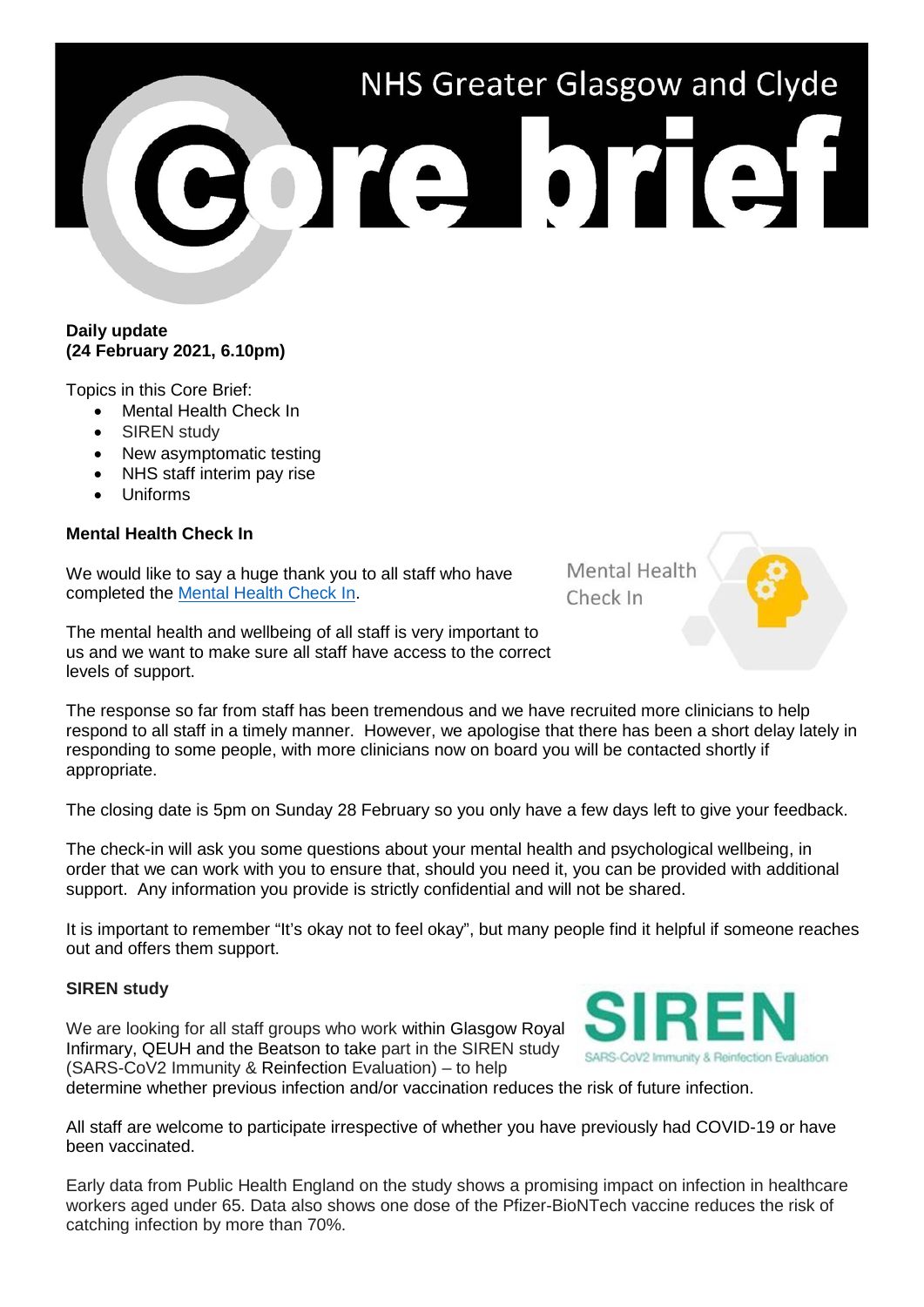We need to continue to monitor rates of infection in people over time to determine the duration of infection and in case any new variants arise.

Staff from across the organisation are needed – porters, domestic teams, ward clerks as well as doctors, nurses, OT, physios etc.

Non-medical colleagues, men and BME staff have been less likely to enrol so far, so we would particularly encourage these groups to get involved.

Healthcare workers taking part in the study will be required to have:

- two weekly viral swabs
- monthly blood tests for antibodies
- questionnaires via email/text
- be followed up for a year.

Participants will be notified via text of their viral swab results and antibody status. Please note antibody test is specifically to identify previous natural exposure to SARS-CoV (tests for antibodies due to vaccination will not be done locally so this will not affect your results).

After initial two visits staff have the opportunity to self-swab and peer venepuncture or can attend the clinical research facility for follow up visits.

**If you would like to take part in the study please email:** [CovidResearch@ggc.scot.nhs.uk](mailto:CovidResearch@ggc.scot.nhs.uk)

## **For QEUH and Beatson staff call 0141 232 4310 For GRI staff call 0141 201 3770**

Click here for more information on [participating](http://www.staffnet.ggc.scot.nhs.uk/Corporate%20Services/Communications/Hot%20Topics/Documents/SIREN%20PIL%20_v4.1_23122020_(Scotland).docx) in the study.

#### **New asymptomatic testing**

New asymptomatic test facilities will be live across Greater Glasgow and Clyde next week.

Staff who are not included in Lateral Flow testing and are not experiencing COVID-19 symptoms can still be tested through these new community walk in test sites.

People with COVID-19, may not have symptoms of the virus or they can so mild or unusual that they are not recognised as COVID-19. Without knowing it, they could be spreading the virus to their loved ones, work colleagues or the wider community.

There will be seven asymptomatic test centre sites across the region and these will be open to members of the public who live locally.

#### **East Dunbartonshire**

Auchinairn Early Learning and Community Centre, Beech Road, Auchinairn

**East Renfrewshire** Cowan 7s Pavilion, Aurs Rd, Barrhead

**Glasgow City** Glasgow Central Mosque, 1 Mosque Avenue, Glasgow Govanhill Neighbourhood Centre, 6 Daisy St, Glasgow

**Inverclyde** Gamble Halls, 44 Shore Street, Gourock

**Renfrewshire**